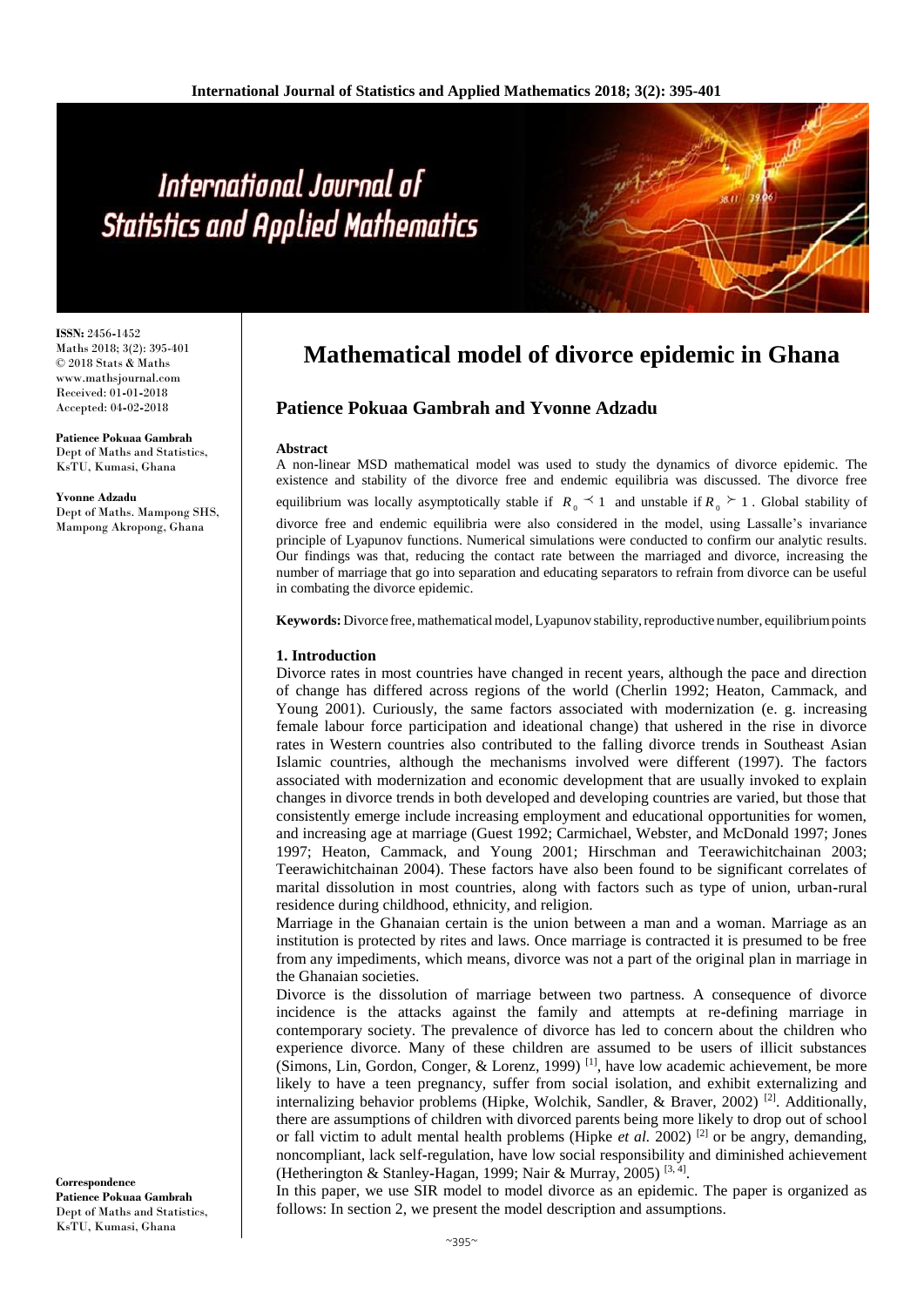#### International Journal of Statistics and Applied Mathematics

Stability analysis of the divorce**-** free and endemic equilibria is discussed in section 3. In Section 4, we use the numerical example to show the dynamical behavior of our results. In Section 5, we performed the sensitivity analysis of the basic reproductive number of the model. Section 6 is made up of discussion of our results. We ended the paper with a conclusion.

#### **2. Materials and Methods**

#### **2.1 Model description**

We formulate a mathematical model and divide the population into three compartments: marriage (M), separated (S), Divorced (D). The interaction between the three states are shown in the schematic diagram in Fig. 1.



Fig 1: Schematic diagram of the three classes in the model

## **2.2 Model assumptions**

The following assumptions were made in the model:

- The divorce epidemic occurs in a closed environment.
- Sex, race and social status do not affect the probability of being divorced.
- Members mix homogeneously (have the same interaction to the same degree)

The divorce epidemic is modelled using the system of Differential Equations.

$$
\frac{dM}{dt} = P - \alpha M - \delta MS - \varepsilon MD + \beta S + \kappa D \tag{1}
$$
\n
$$
dS
$$

$$
\frac{dS}{dt} = \delta MS - \beta S - \mu S - \alpha S \tag{2}
$$

$$
\frac{dD}{dt} = \mu S + \varepsilon M D - \kappa D - \alpha D \tag{3}
$$

With the initial conditions  $M(0) \ge 0$ ,  $D(0) \ge 0$  and  $S(0) \ge 0$ , where

p=rate of entering M  $\alpha$ = rate of leaving any of the three compartments through other means δ=transmission rate from M to S ε=transmission rate from M to D β= transmission rate from S to M κ= transmission rate from D to M µ= transmission rate from S to D

We assume that the system of differential equations (1)**-**(3) has positive initial conditions, then every solution  $(M(t), S(t), D(t))$  of (1)-(3) has the positive properties, that is  $M(0) \ge 0$ ,  $D(0) \ge 0$  and  $S(0) \ge 0$ . Hence the feasible

region 
$$
\Omega = \left\{ (M, S, D) \in R^3 : M + S + D \le \frac{p}{\alpha} \right\}
$$
, is positively invariant set for the system (1)-(3).  
This implies that:  $N(t) = M(t) + D(t) + S(t)$  (4)

Also

*dN dM dD*  $dt$   $dt$   $dt$   $dt$   $dt$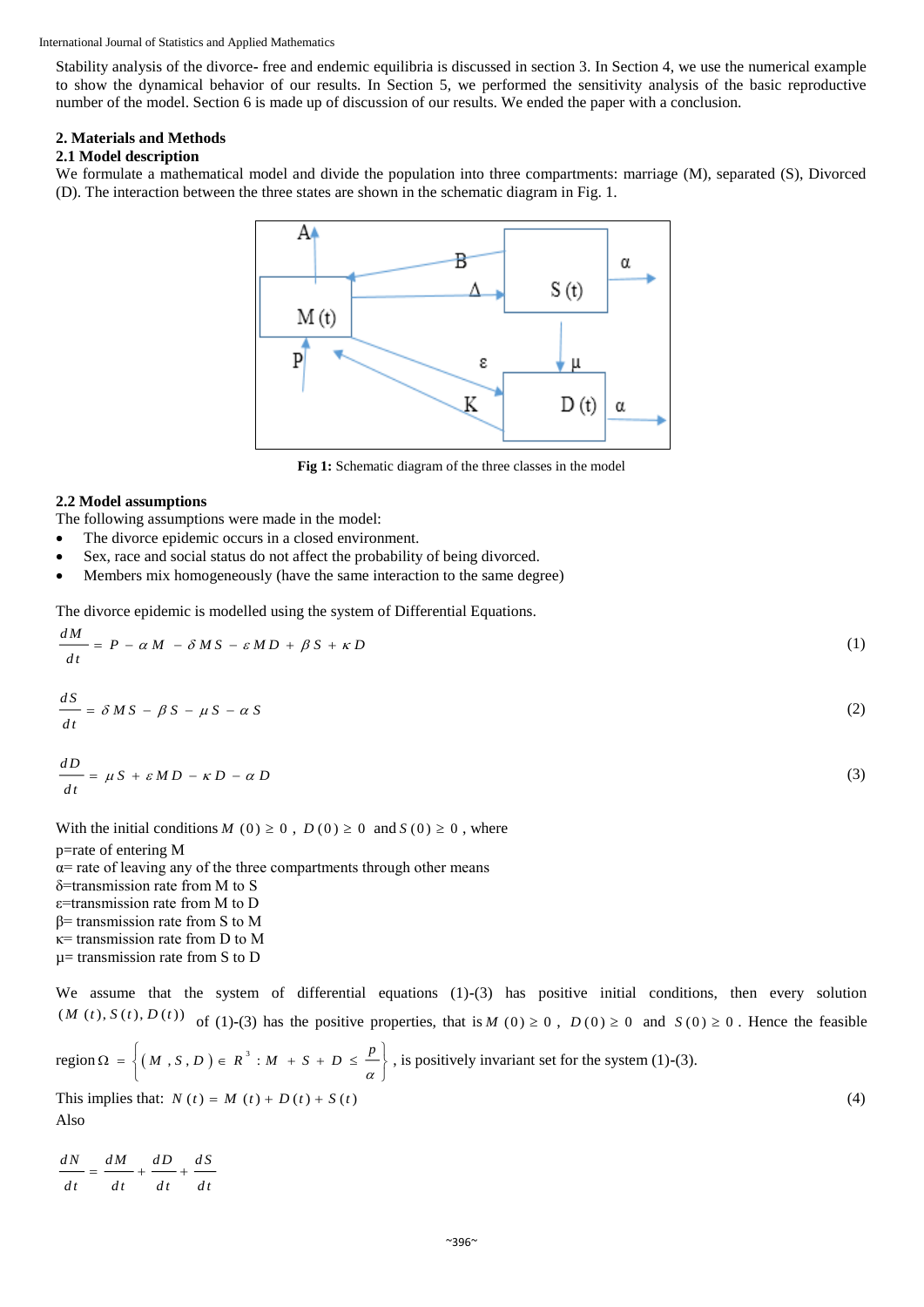International Journal of Statistics and Applied Mathematics

$$
\frac{dN}{dt} = p - \alpha M - \alpha D - \alpha S \le p - \alpha N
$$

From (5), it follows that:

$$
\lim_{t \to \infty} \sup N(t) \leq \frac{p}{\alpha}
$$

Which means, the feasible region of the system  $(1)$ **-** $(3)$  is given by the set  $\Omega$ .

#### **2.3 Model Analysis**

#### **2.3.1 Divorce-free equilibrium and basic reproductive number**

In this section, we consider the divorce **-**free equilibrium  $E_0 = \left( \frac{p}{q} \right)$ , 0, 0 α  $=\left(\frac{p}{\alpha}, 0, 0\right)$ . That is a situation where there is no divorce problem. We analyze the stability of the divorce**-**free equilibrium by considering the linearized system of ODE's (1)**-**(3), taking the Jacobian matrix we obtain

$$
J(M, S, D) = \begin{bmatrix} -\alpha - \delta S - \varepsilon D & -\delta M + \beta & -\varepsilon M + \kappa \\ \delta S & \delta M - \beta - \mu - \alpha & 0 \\ \varepsilon D & \mu & \varepsilon M - \kappa - \alpha \end{bmatrix}
$$
 (6)

The local stability of the equilibrium may be determined from the Jacobian matrix (6). This implies that the Jacobian matrix for the divorce**-**free equilibrium is given by

$$
J(E_0) = \begin{bmatrix} -\alpha & -\delta + \beta & -\varepsilon + \kappa \\ 0 & \delta - \beta - \mu - \alpha & 0 \\ 0 & \mu & \varepsilon - \kappa - \alpha \end{bmatrix}
$$
 (7)

From the characteristic equation of  $J(M, 0, 0)$ , the following eigenvalues were obtained:  $\lambda_1 = -\alpha$ ,  $\lambda_2 = \delta - \beta - \mu - \alpha$  and  $\lambda_3 = \varepsilon - \kappa - \alpha$ . It can be seen that  $\lambda_1$  is real and negative. But we also know that,  $R_0 \leq 1$ , this means that  $\delta \leq \beta + \mu + \alpha$  and  $\varepsilon \leq \kappa + \alpha$ , hence  $\lambda_2, \lambda_3$  are also real and negative. This implies that the system  $(1)$  to  $(3)$  is asymptotically stable.

The basic reproductive number 
$$
R_0
$$
, is given by  $R_0 = \frac{\varepsilon}{\kappa + \alpha}$  (8)

**Theorem 1:** The divorce-free equilibrium  $E_0 = \frac{p}{q}$ , 0, 0 α  $=\left(\frac{p}{\alpha}, 0, 0\right)$  of the system (1)-(3) is asymptotically stable if  $R_0 \leq 1$  and unstable if  $R_0 \geq 1$ .

#### **2.3.2 Endemic equilibrium**

Evaluating the equilibrium points of the ODE (1)-(3) by setting the right **-**hand side of equation (1)**-**(3) to zero and then solve for  $M^*$ ,  $S^*$  and  $D^*$ . We obtained:

$$
M^* = \frac{\beta + \mu + \alpha}{\delta},\tag{9}
$$

$$
S^* = \frac{\left[\delta\kappa + \alpha\delta - \varepsilon\left(\beta + \mu + \alpha\right)\right]\left[\alpha\mu\left(\beta + \mu + \alpha\right) - \mu\delta\rho\right]}{\delta\mu\left[\delta\mu\kappa - \varepsilon\mu\left(\beta + \mu + \alpha\right) - \kappa\delta\left(\beta + \mu + \alpha\right) - \alpha\delta\left(\beta + \mu + \alpha\right) + \varepsilon\left(\beta + \mu + \alpha\right)^2 + \kappa\beta\delta + \alpha\beta\delta - \varepsilon\beta\left(\beta + \mu + \alpha\right)\right]}
$$

and

$$
D^* = \frac{\alpha \mu (\beta + \mu + \alpha) - \mu \delta \rho}{\delta \mu \kappa - \varepsilon \mu (\beta + \mu + \alpha) - \kappa \delta (\beta + \mu + \alpha) - \alpha \delta (\beta + \mu + \alpha) + \varepsilon (\beta + \mu + \alpha)^2 + \kappa \beta \delta + \alpha \beta \delta - \varepsilon \beta (\beta + \mu + \alpha)}
$$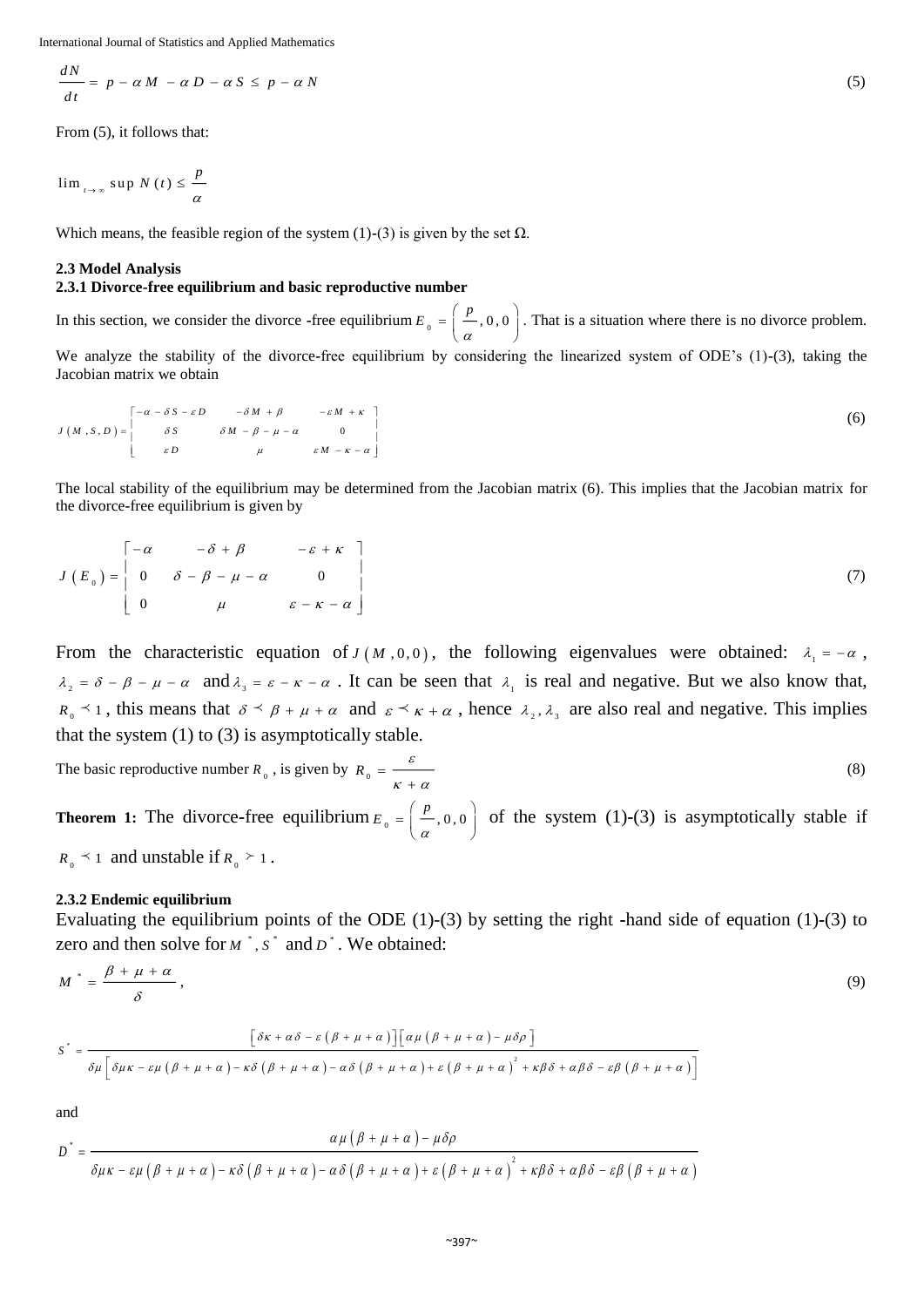We now consider the case when  $R_0 \n\geq 1$ . At the endemic equilibrium, all the three states are present in the population. The steady states consider conditions under which all three states can coexist in the equilibrium. We represent  $E^* = (M^*, S^*, D^*)$  as endemic equilibrium of the system (1)-(3) and  $(M^* \neq 0, S^* \neq 0, D^* \neq 0)$ . We Substitute the equilibrium points in (9) into equation (6), and get

$$
J(E^*) = \begin{bmatrix} \frac{[\delta \kappa + \alpha \delta - \varepsilon q][\alpha \mu q - \mu \delta \rho]}{\mu [\delta \mu \kappa - \varepsilon \mu q - \kappa \delta q - \alpha \delta q + \varepsilon q^2 + \kappa \beta \delta + \alpha \beta \delta - \varepsilon \beta q]} - \varepsilon \frac{\alpha \mu q - \mu \delta \rho}{\delta \mu \kappa - \varepsilon \mu q - \kappa \delta q - \alpha \delta q + \varepsilon q^2 + \kappa \beta \delta + \alpha \beta \delta - \varepsilon \beta q} - \mu - \alpha - \varepsilon \frac{q}{\delta} + \kappa \end{bmatrix}
$$
  
\n
$$
J(E^*) = \begin{bmatrix} \frac{[\delta \kappa + \alpha \delta - \varepsilon q][\alpha \mu q - \mu \delta \rho]}{\mu [\delta \mu \kappa - \varepsilon \mu q - \kappa \delta q - \alpha \delta q + \varepsilon q^2 + \kappa \beta \delta + \alpha \beta \delta - \varepsilon \beta q]} & 0 & 0 & (10) \\ \frac{\alpha \mu q - \mu \delta \rho}{\delta \mu \kappa - \varepsilon \mu q - \kappa \delta q - \alpha \delta q + \varepsilon q^2 + \kappa \beta \delta + \alpha \beta \delta - \varepsilon \beta q} & \mu & \varepsilon \frac{q}{\delta} - \kappa - \alpha \end{bmatrix}
$$

Where  $q = \beta + \mu + \alpha$ Let

$$
A_{11} = -\alpha - \frac{[\delta \kappa + \alpha \delta - \varepsilon q][\alpha \mu q - \mu \delta \rho]}{\mu [\delta \mu \kappa - \varepsilon \mu q - \kappa \delta q - \alpha \delta q + \varepsilon q^2 + \kappa \beta \delta + \alpha \beta \delta - \varepsilon \beta q]} - \varepsilon \frac{\alpha \mu q - \mu \delta \rho}{\delta \mu \kappa - \varepsilon \mu q - \kappa \delta q - \alpha \delta q + \varepsilon q^2 + \kappa \beta \delta + \alpha \beta \delta - \varepsilon \beta q}
$$
  
\n
$$
A_{12} = -\mu - \alpha
$$
  
\n
$$
A_{13} = -\varepsilon \frac{q}{\delta} + \kappa
$$
  
\n
$$
A_{21} = \frac{[\delta \kappa + \alpha \delta - \varepsilon q][\alpha \mu q - \mu \delta \rho]}{\mu [\delta \mu \kappa - \varepsilon \mu q - \kappa \delta q - \alpha \delta q + \varepsilon q^2 + \kappa \beta \delta + \alpha \beta \delta - \varepsilon \beta q]}
$$
  
\n
$$
A_{22} = 0
$$
  
\n
$$
A_{31} = \varepsilon \frac{\alpha \mu q - \mu \delta \rho}{\delta \mu \kappa - \varepsilon \mu q - \kappa \delta q - \alpha \delta q + \varepsilon q^2 + \kappa \beta \delta + \alpha \beta \delta - \varepsilon \beta q}
$$
  
\n
$$
A_{32} = \mu
$$
  
\n
$$
A_{33} = \varepsilon \frac{q}{\delta} - \kappa - \alpha
$$

Substituting  $A_{ij}$  into (10), we get

$$
J(E^*) = \begin{bmatrix} A_{11} & A_{12} & A_{13} \\ A_{21} & A_{22} & A_{23} \\ A_{31} & A_{32} & A_{33} \end{bmatrix}
$$
 (11)

The characteristic equation of (12) can be computed as follows

$$
\left| J\left(E^{*}\right) - \lambda I \right| = \begin{vmatrix} A_{11} - \lambda & A_{12} & A_{13} \\ A_{21} & A_{22} - \lambda & A_{23} \\ A_{31} & A_{32} & A_{33} - \lambda \end{vmatrix} = 0
$$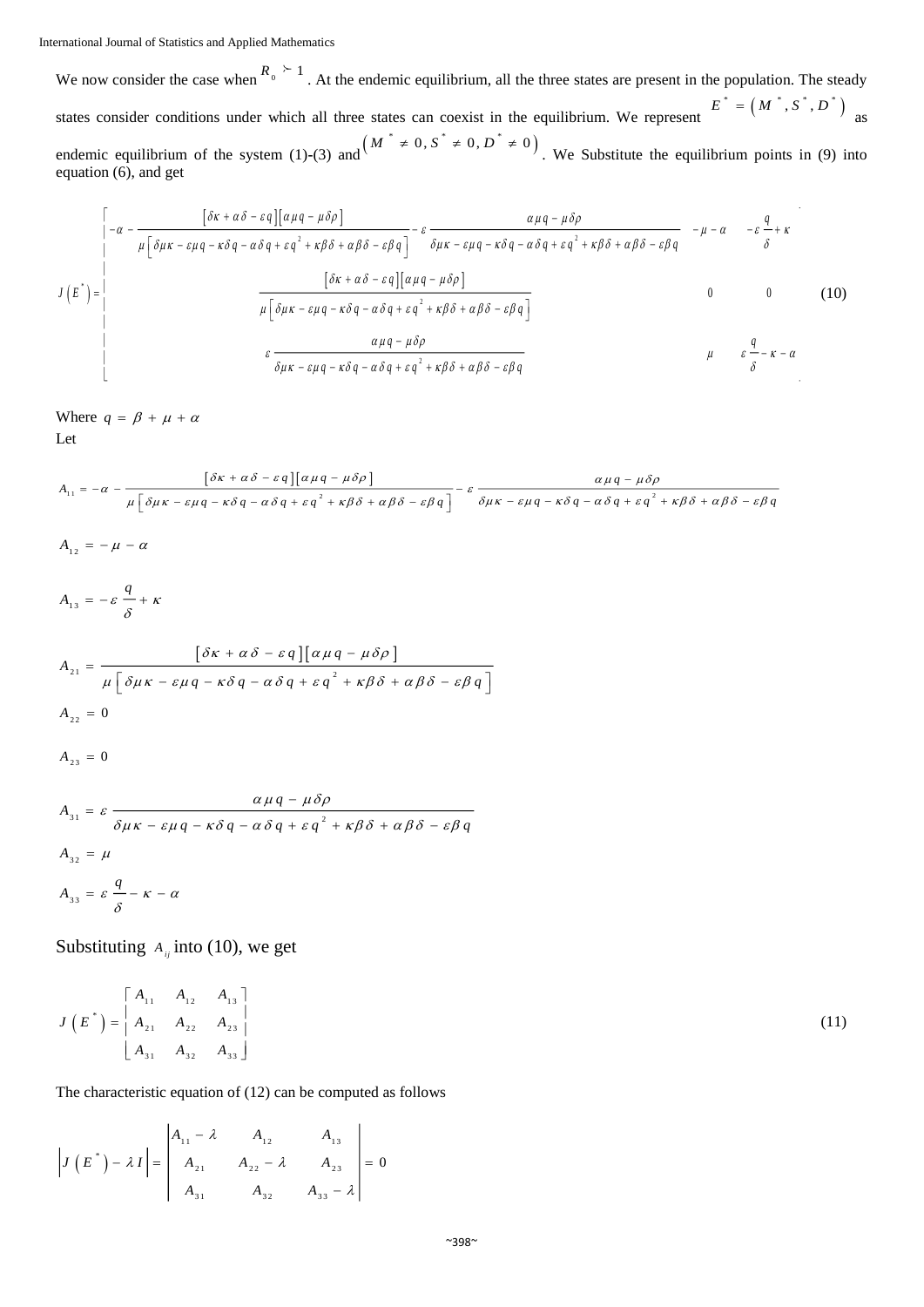International Journal of Statistics and Applied Mathematics

$$
\lambda^{3} - (A_{11} + A_{22} + A_{33}) \lambda^{2}
$$
  
+  $(A_{11}A_{22} - A_{12}A_{21} + A_{22}A_{32} - A_{13}A_{31} - A_{23}A_{32} + A_{11}A_{33}) \lambda$   
+  $(A_{12}A_{21}A_{33} - A_{12}A_{23}A_{31} - A_{13}A_{21}A_{32} + A_{13}A_{22}A_{31} - A_{11}A_{22}A_{33} + A_{11}A_{23}A_{32}) = 0$ 

Letting

$$
C_1 = A_{11} + A_{22} + A_{33}
$$
  
\n
$$
C_2 = A_{11}A_{22} - A_{12}A_{21} + A_{22}A_{32} - A_{13}A_{31} - A_{23}A_{32} + A_{11}A_{33}
$$
  
\n
$$
C_3 = A_{12}A_{21}A_{33} - A_{12}A_{23}A_{31} - A_{13}A_{21}A_{32} + A_{13}A_{22}A_{31} - A_{11}A_{22}A_{33} + A_{11}A_{23}A_{32}
$$

We can write the characteristic equation above as:

$$
\lambda^3 - C_1 \lambda^2 + C_2 \lambda + C_3 = 0 \tag{12}
$$

Using the Routh –Hurwitz criterion. It can be seen that all eigenvalues of the characteristic equation (12) has negative real part if and only if:  $C_1 \nightharpoonup 0$ ,  $C_3 \nightharpoonup 0$ ,  $C_1C_2 - C_3 \nightharpoonup 0$ (13)

**Theorem 2:**  $E^*$  is asymptotically stable if and only if inequalities (13) is satisfied. **2.3.3 Global stability of the equilibrium points 2.3.3.1 Global stability of the divorce free equilibrium** We prove the global stability when  $\varepsilon \leq \alpha$ 

**Theorem 3:** The global stability  $E_{\theta}$  is asymptotically stable in the region

$$
\Omega = \left\{ (M, S, D) \in R^3 : M + S + D \leq \frac{p}{\alpha} \right\} \text{ if } \varepsilon \leq \alpha \text{ (note that } \varepsilon \leq \alpha \text{ implies } R_0 \leq 1 ).
$$

**Proof:** It should be noted that  $M \leq 1$  in  $\Omega$  for time  $(t) \geq 1$ . Consider the Lyaponov function:

$$
L = S + D
$$

$$
\frac{dL}{dt} = \left(\delta M - \beta - \alpha\right)S + \left(\varepsilon M - \kappa - \alpha\right)D
$$

$$
\leq (\delta - \beta - \alpha) S + (\varepsilon - \kappa - \alpha) D
$$

 $\frac{dL}{ } \times 0$  $\frac{dL}{dt}$   $\leq$  0 For  $\varepsilon \leq \alpha$  and  $\frac{dL}{dt} = 0$  $\frac{dL}{dt}$  = 0 only if  $S = 0$  and  $D = 0$ . Therefore, the only trajectory of the system in which  $\frac{dL}{dx} = 0$  $\frac{dE}{dt} = 0$  is  $E_0$ . Hence, Lasalle's invariance principle,  $E_0$  is globally asymptotically stable in  $\Omega$ [Busenberg *et al*. (1990), Alkhudhari *et al.* (2014), Hirsch *et al.* (1974) and Cai *et al*. (2009)] [5, 6, 8, 7] .

#### **2.3.3.2** Global stability of the endemic equilibrium (  $E^*$  )

We determine the global stability of the endemic equilibrium in this section, by using the first and third equations of the system (1)**-**(3) that is:

$$
\frac{dM}{dt} = P - \alpha M - \delta M S - \varepsilon M D + \beta S + \kappa D
$$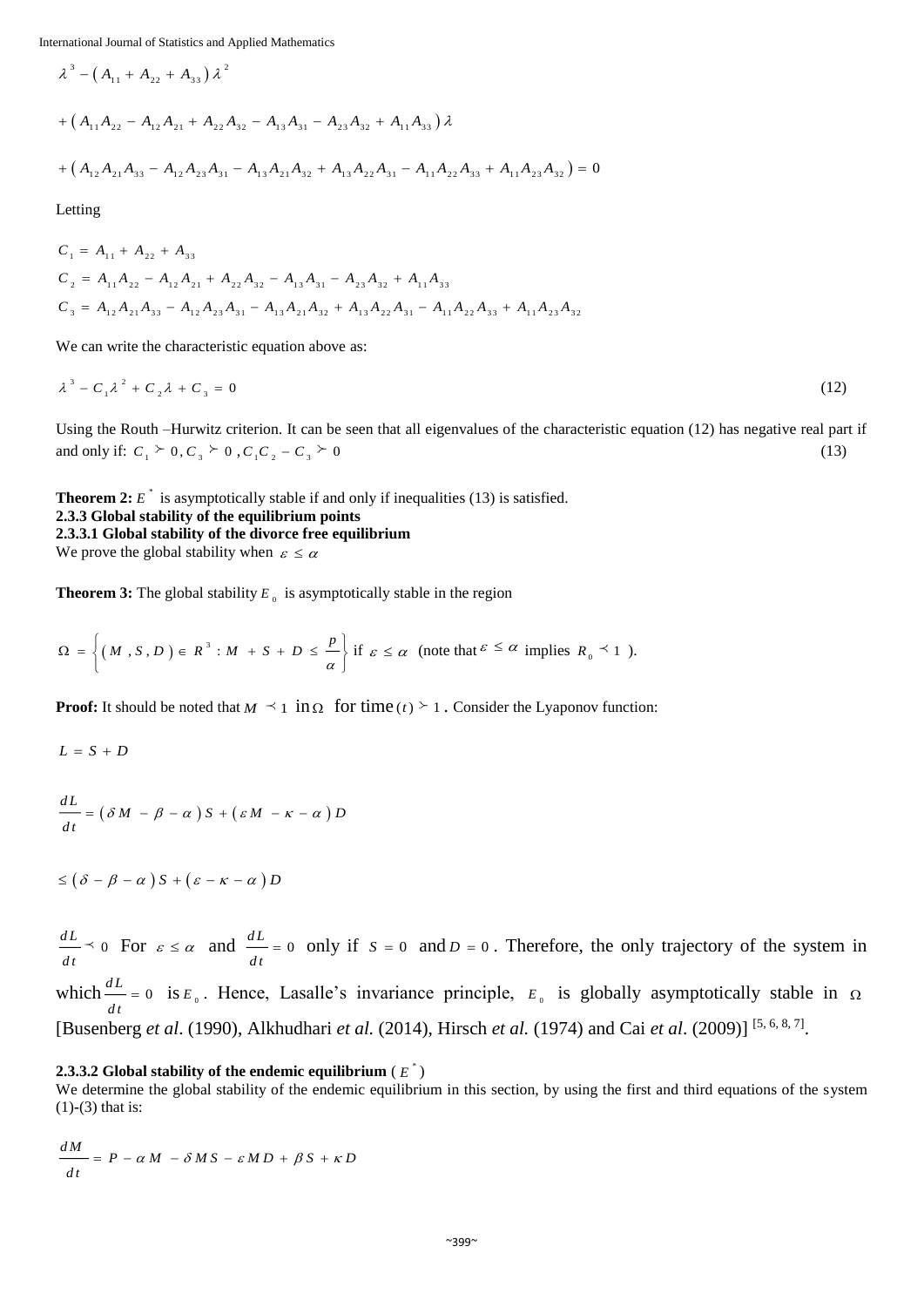$$
\frac{dD}{dt} = \mu S + \varepsilon M D - \kappa D - \alpha D
$$

In the region  $\Omega^* = \{(M, D) \in R^2 : M + D \le 1, M \ge 0, D \ge 0\},\$  $\Omega^*$  is positively invariant, i.e. every solution of

the model (14), with initial conditions in  $\Omega^*$  remains there for time ( $t \succeq 0$ ). We also consider

$$
\Omega^{\ast\ast} = \left\{ (M, D) : M + D\left(\frac{\alpha + \kappa}{\alpha}\right) = 1, M \ge 0, D \ge 0 \right\}
$$
 where  $\Omega^{\ast\ast} \subset \Omega^{\ast}$ ,  $\Omega^{\ast\ast}$  is positively invariant,  $E^{\ast} \in \Omega^{\ast}$  and  $p = \varepsilon$ .

**Theorem 4:** The endemic equilibrium point  $E^*$  of model (14) is globally asymptotically stable if  $R_0 \succeq 1$ (This means that  $\kappa \leq \varepsilon$ ).

**Proof:** From **theorem 1**, if  $R_0 \geq 1$  in  $\Omega^*$ , then  $E_0$  is unstable. Also  $\Omega^*$  is positively invariant subset of  $\Omega^*$ and the  $\omega$ -limit set of each solution of model (13) is a single point in  $\Omega^*$  since there is no periodic solutions, homoclinic loops and oriented phase polygons inside  $\Omega^*$  if.  $\kappa \leq \varepsilon$  Therefore  $E^*$  is globally asymptotically stable [Alkhudhari *et al.* (2014) and Cai *et al.* (2009)]<sup>[6,7]</sup>.

#### **3 Results**

#### **3.1 Numerical Example**

In this section, we use numerical simulations to show the dynamical behavior of our results, by assuming that our total population(M,S,D) is 100% and M =0.55, D =0.30 and S =0.15. The other parameters that would be used in this section are displayed in Table 1 and Table 2 respectively.

**Table 1:** Model parameters at divorce free equilibrium

| parameter | --  |          | - -<br>. . |                    |                  |     |          |
|-----------|-----|----------|------------|--------------------|------------------|-----|----------|
| value     | ∪.⊤ | -<br>∪.∪ | ∪.⊣        | $\sim$ $-$<br>∪.∠J | $\alpha$<br>∪.∪. | v.+ | -<br>∪.∠ |

**Table 2:** Model parameters at endemic equilibrium

| parameter |          |     | $\mathbf{z}$<br> | $\sim$<br>u    |    |                    |               |
|-----------|----------|-----|------------------|----------------|----|--------------------|---------------|
| value     | ∼<br>v.- | v.v | ∼.<br>∪.∠        | $\sim$<br>∪.∠J | ◡. | -<br>$\sim$<br>◡.◡ | 0.25<br>∪.∪∠J |

# **3.2 Sensitivity Analysis of the Basic Reproductive Numbers**

We investigate the nature of the model by conducting sensitivity analysis of the reproductive number  $(R_0)$ .

(a) At the divorce –free equilibrium  $\varepsilon = 0.5$ ,  $\kappa = 0.4$  and  $\alpha = 0.25$ ,  $R_0 = 0.76923 < 1$ .

If the value of  $\epsilon$  is increased to any figure greater than 0.65 and the values of  $\kappa$  and  $\alpha$  are maintained  $R_0 > 1$ .

(b) At the endemic equilibrium,  $\varepsilon = 0.6$ ,  $\kappa = 0.2$  and  $\alpha = 0.25$ ,  $R_0 = 1.333 \ge 1$ 

If  $\varepsilon$  is reduced to 0.44 and  $\alpha$ ,  $\kappa$  are maintained the same,  $R_0 \preceq 1$ .

## **4. Discussion of Results**

We use MSD model to study the dynamics of divorce as an epidemic. We discussed the existence and stability of divorce free and endemic equilibria and performed the sensitivity analysis of the reproductive numbers. Based on the data in Table 1, the basic reproductive number of the divorce free equilibrium is estimated to be  $R_0 = 0.76923 < 1$ . This implies that only marriage population is present and the separated and divorced populations reduces to zero  $(S= 0, D= 0)$ .

This means that the model is asymptotically stable at  $R_0$  <1 and therefore satisfies Theorem1. This has been verified numerically in Fig. 2. In the stability analysis of the divorce free equilibrium, the eigenvalues are  $\lambda_1 = -0.25$ ,  $\lambda_2 = -0.05$  and  $\lambda_3 = -0.15$ . This also indicates that the divorce free equilibrium is asymptotically stable.